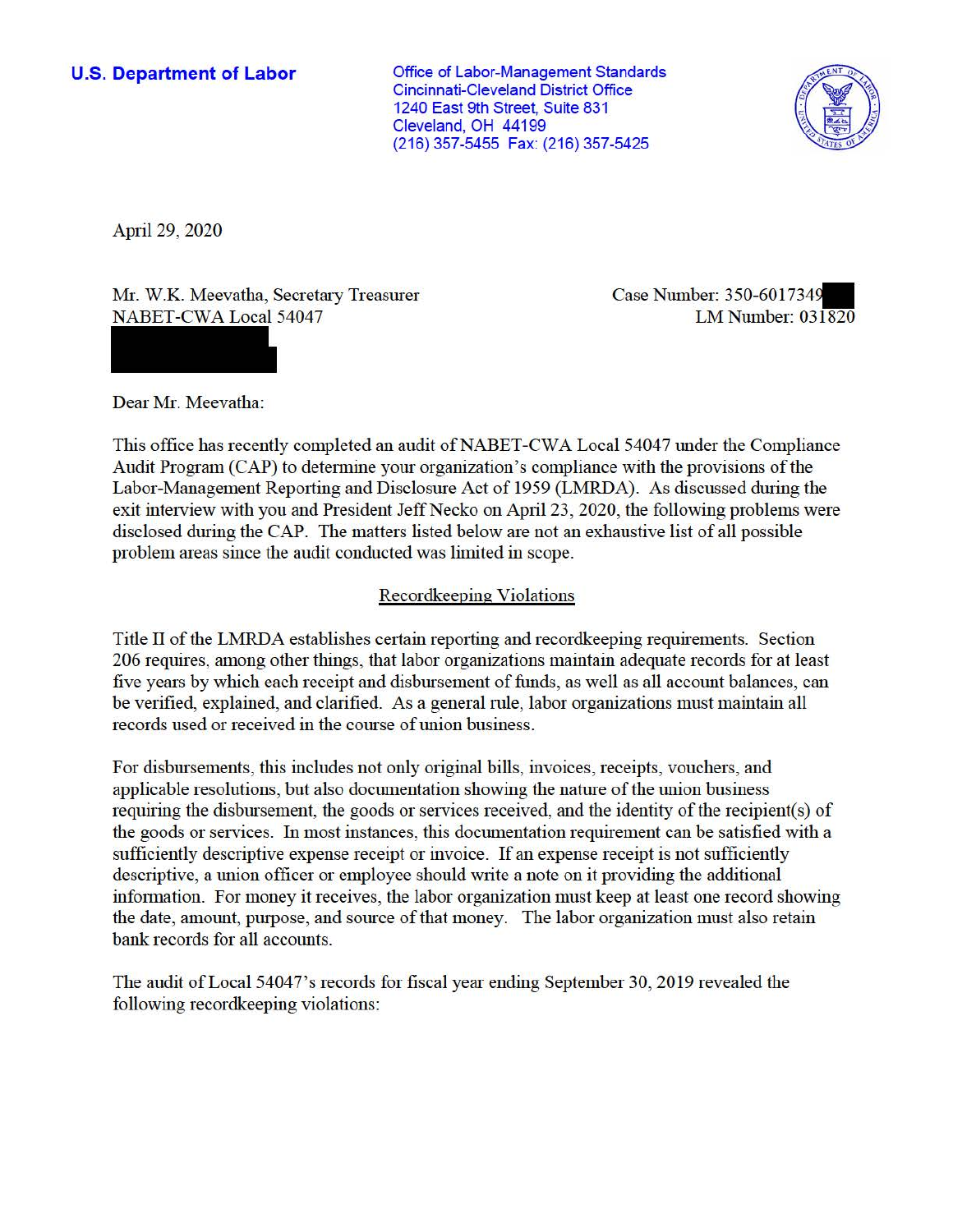Mr. W.K. Meevatha April 29, 2020 Page 2 of 3

#### 1. Lost Wages

 business conducted. The OLMS audit found that Local 54047 maintained lost time always include the dates of the lost time, the number of hours lost on each date, or the Local 54047 did not retain adequate documentation for lost wage reimbursement payments to union officers on at least five instances. The union must maintain records in support of lost wage claims that identify each date lost wages were incurred, the number of hours lost on each date, the applicable rate of pay, and a description of the union vouchers for reimbursed wages due to contract negotiations, but the vouchers did not applicable rate of pay.

During the exit interview, I provided a compliance tip sheet, *Union Lost Time Payments*, that contained a sample of an expense voucher Local 54047 may use to satisfy this requirement. The sample identifies the type of information and documentation that the local must maintain for lost wages and other officer expenses.

### 2. Meal Expenses

Local 54047 records of meal expenses did not always include written explanations of union business conducted or the names and titles of the persons incurring the restaurant charges. For example, while the union did maintain itemized receipts for reimbursed meals during contract negotiations, the receipts did not always include the names of those incurring the restaurant charges. Union records of meal expenses must include written explanations of the union business conducted and the full names and titles of all persons who incurred the restaurant charges.

Based on your assurance that Local 54047 will retain adequate documentation in the future, OLMS will take no further enforcement action at this time regarding the above violations.

## Reporting Violations

 The audit disclosed a violation of LMRDA Section 201(b), which requires labor organizations to file annual financial reports accurately disclosing their financial condition and operations. The Labor Organization Annual Report Form LM-3 filed by Local 54047 for the fiscal year ended September 30, 2019 was deficient in the following areas:

1. Disbursements to Officers

Local 54047 did not report the names of one officer and the total amounts of payments to him or on his behalf in Item 24 (All Officers and Disbursements to Officers). The union must report in Item 24 all persons who held office during the year, regardless of whether they received any payments from the union.

The union must report most direct disbursements to Local 54047 officers and some indirect disbursements made on behalf of its officers in Item 24. A "direct disbursement"